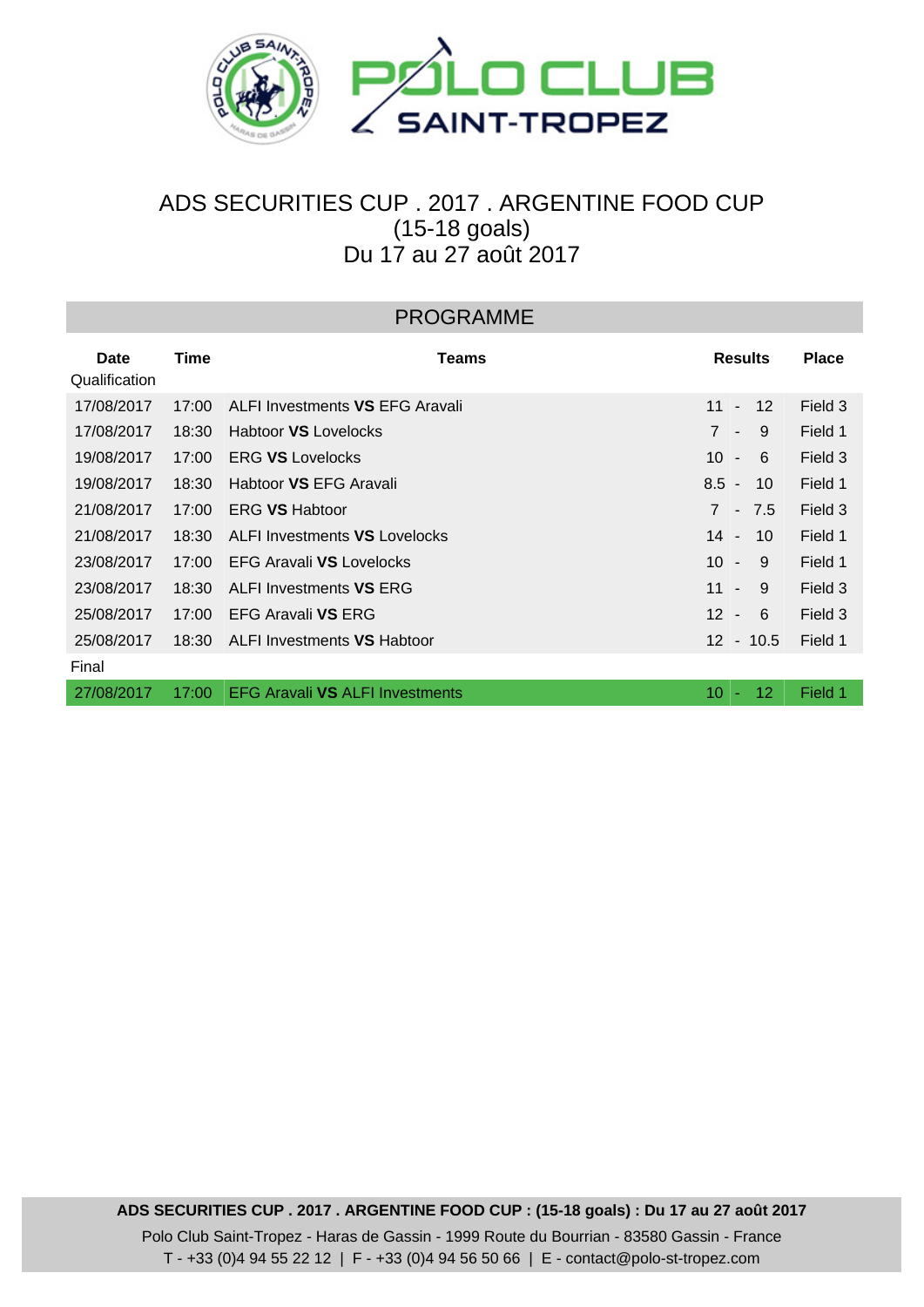## TEAMS & ZONES

### WINNER



| <b>ALFI Investments</b> |    |
|-------------------------|----|
| Alshair FIYAZ           | 0  |
| Hugo TAYLOR             |    |
| Joaquin PITTALUGA       |    |
| Pablo PIERES (H)        | 9  |
| <b>TOTAL</b>            | 17 |
|                         |    |

2nd

| <b>EFG Aravali</b>       |    |
|--------------------------|----|
| Karan THAPAR             | 0  |
| Ignacio KENNEDY          | 4  |
| Bautista ORTIZ DE URBINA |    |
| Jaime GARCIA HUIDOBRO    |    |
| <b>TOTAL</b>             | 18 |

 Scott WOOD 0 Matias NIGOUL 4 Alfonzo PIERES 4 Gonzalo jr PIERES 10 TOTAL **18**



 **ERG**



|                  | 4th |    |
|------------------|-----|----|
| <b>Habtoor</b>   |     |    |
| TBA <sub>1</sub> |     | 1  |
| Justo CUTINO     |     | 3  |
| Marcos ARAYA     |     | 6  |
| Nicolas PIERES   |     | 9  |
| <b>TOTAL</b>     |     | 19 |



|                        | 5th |    |
|------------------------|-----|----|
| <b>Lovelocks</b>       |     |    |
| Oscar LUARD            |     |    |
| <b>Charlie HANBURY</b> |     | 4  |
| Ollie CUDMORE          |     | 5  |
| <b>Eduardo HEGUY</b>   |     | 8  |
| <b>TOTAL</b>           |     | 18 |

3rt